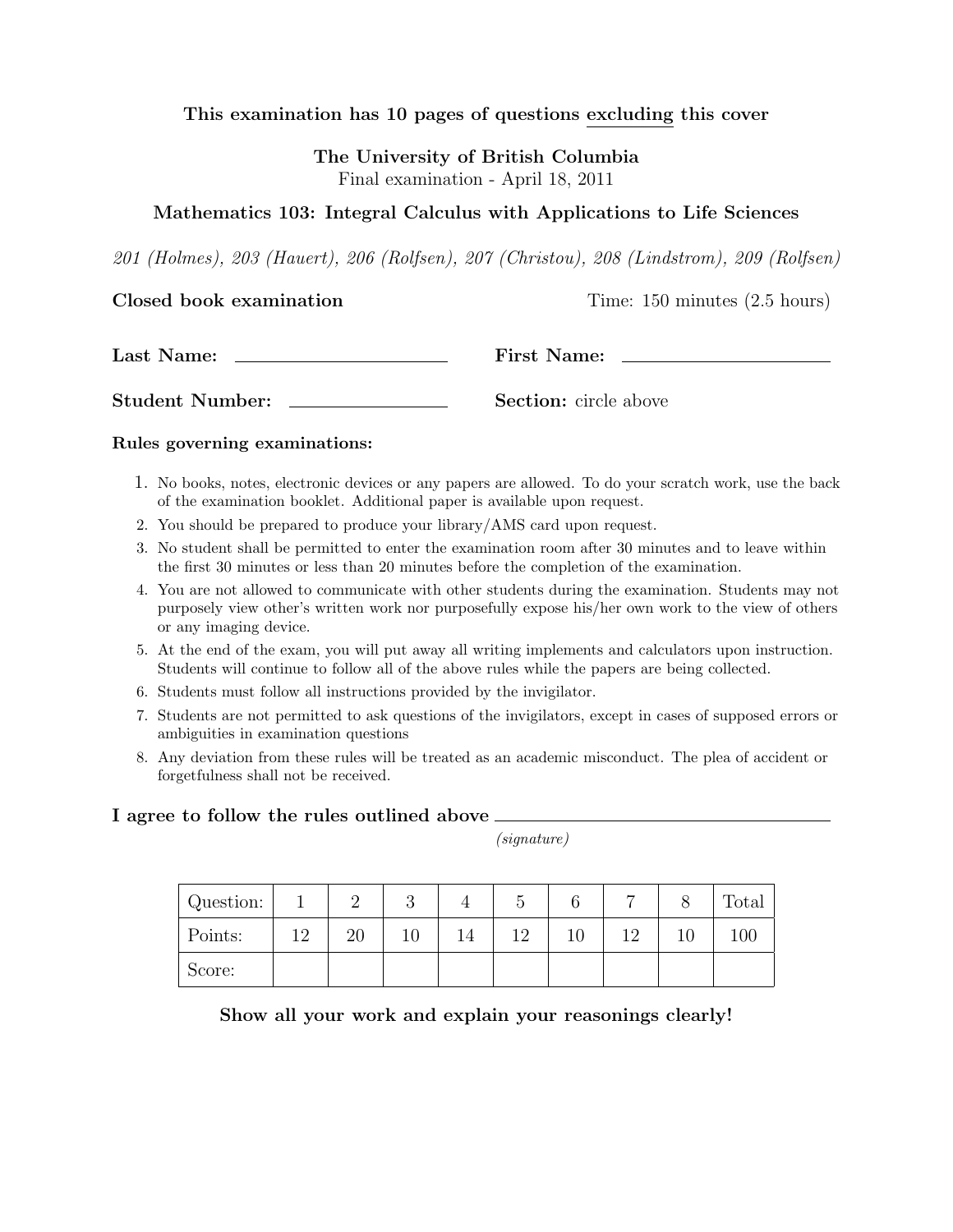- 1. (12 points) Short answer problems (only answers are marked)
	- a. (5) For each of the following series, indicate whether or not they converge:



b. (5) Consider the following four probability density functions (pdf):



c. (2) A dice is manipulated such that the chance of throwing a 6 is twice as likely as throwing any one of the other numbers (1-5). What is the expected (average) number of throws required to get a 6? Circle the correct answer.

### Final examination Page 1 of 10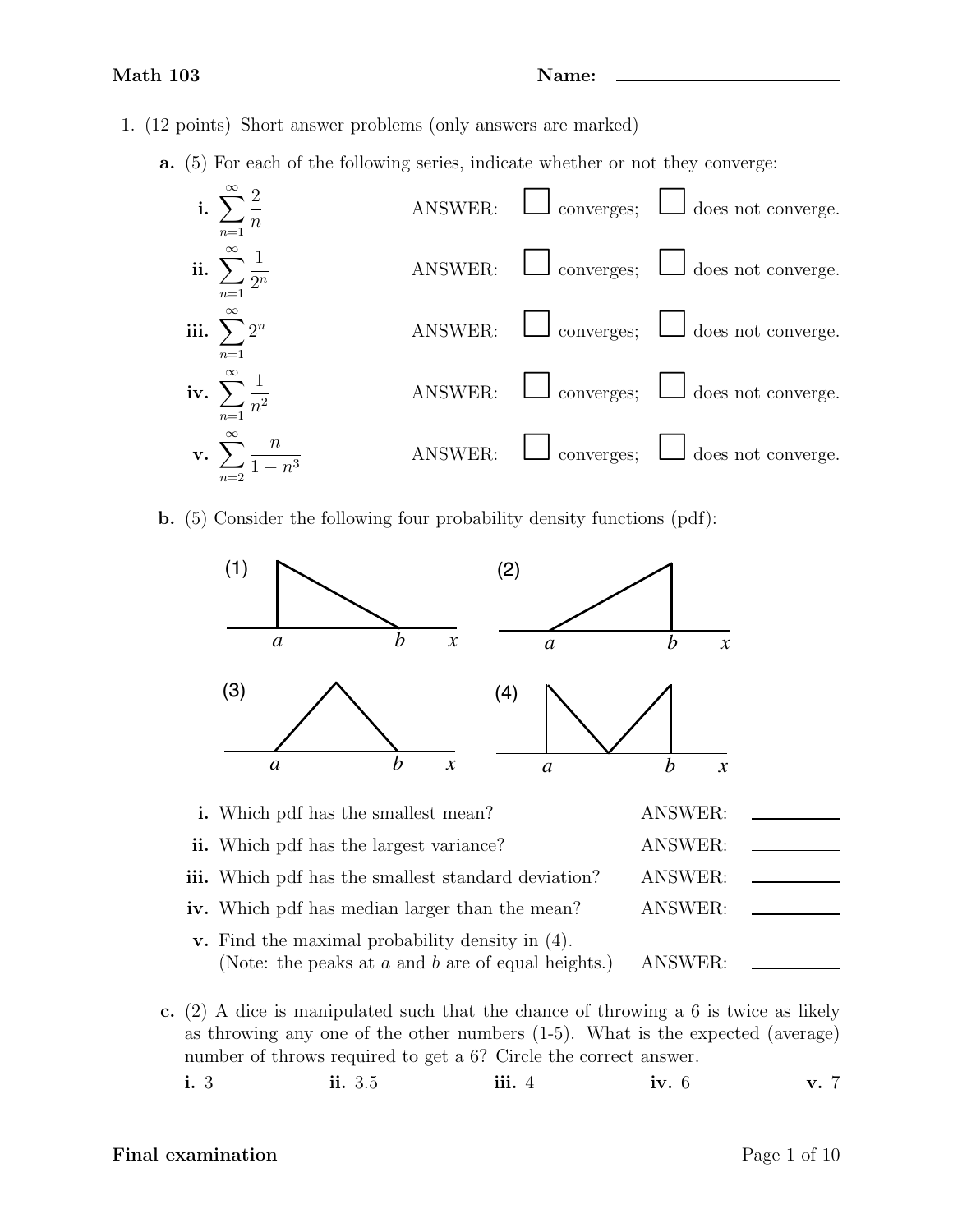### Math 103 Name: 2008 Name: 2008 Name: 2008 Name: 2008 Name: 2008 Name: 2008 Name: 2008 Name: 2008 Name: 2008 Name: 2008 Name: 2008 Name: 2008 Name: 2008 Name: 2008 Name: 2008 Name: 2008 Name: 2008 Name: 2008 Name: 2008 Name

- 2. (20 points) Short problems
	- a. (4) Evaluate the integral

$$
I_1 = \int_{\frac{1}{2}}^1 \sin(\pi x) \cos(\pi x) dx
$$

ANSWER: I<sup>1</sup> =

b. (6) Evaluate the integral (Hint: use trigonometric identities.)

$$
I_2 = \int (\sin x)^3 (\cos x)^2 dx
$$

ANSWER: I<sup>2</sup> =

Final examination Page 2 of 10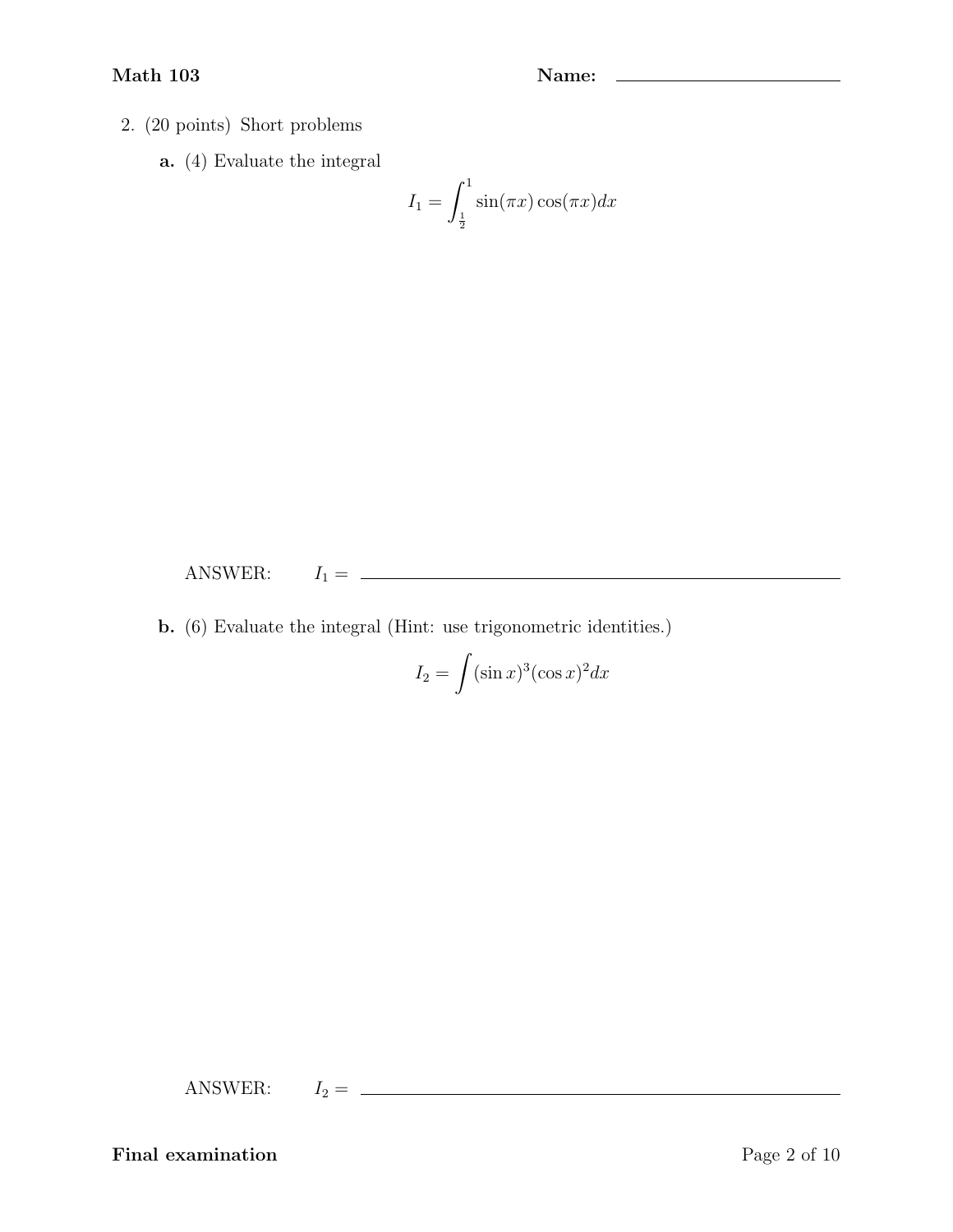c. (6) Consider the differential equation

$$
\frac{dy}{dx} = y - x.
$$

Use a Taylor series expansion to find the solution  $y(x)$  for the initial value  $y(0) = 1$ .

ANSWER:  $y(x) =$ 

- d. (4) A student takes a multiple choice test with 6 questions each of which has 4 possible answers and exactly one is correct. To pass the test at least 5 correct answers are required. (Note: simplify your answers as much as possible but leave fractions and powers.)
	- i. What is the probability that a student who did not study and randomly checks his/her answers still passes the test?

ANSWER:

ii. With what probability does the student have to get every answer correct in order to get a perfect score with a probability of at least 80%?

ANSWER:

Final examination Page 3 of 10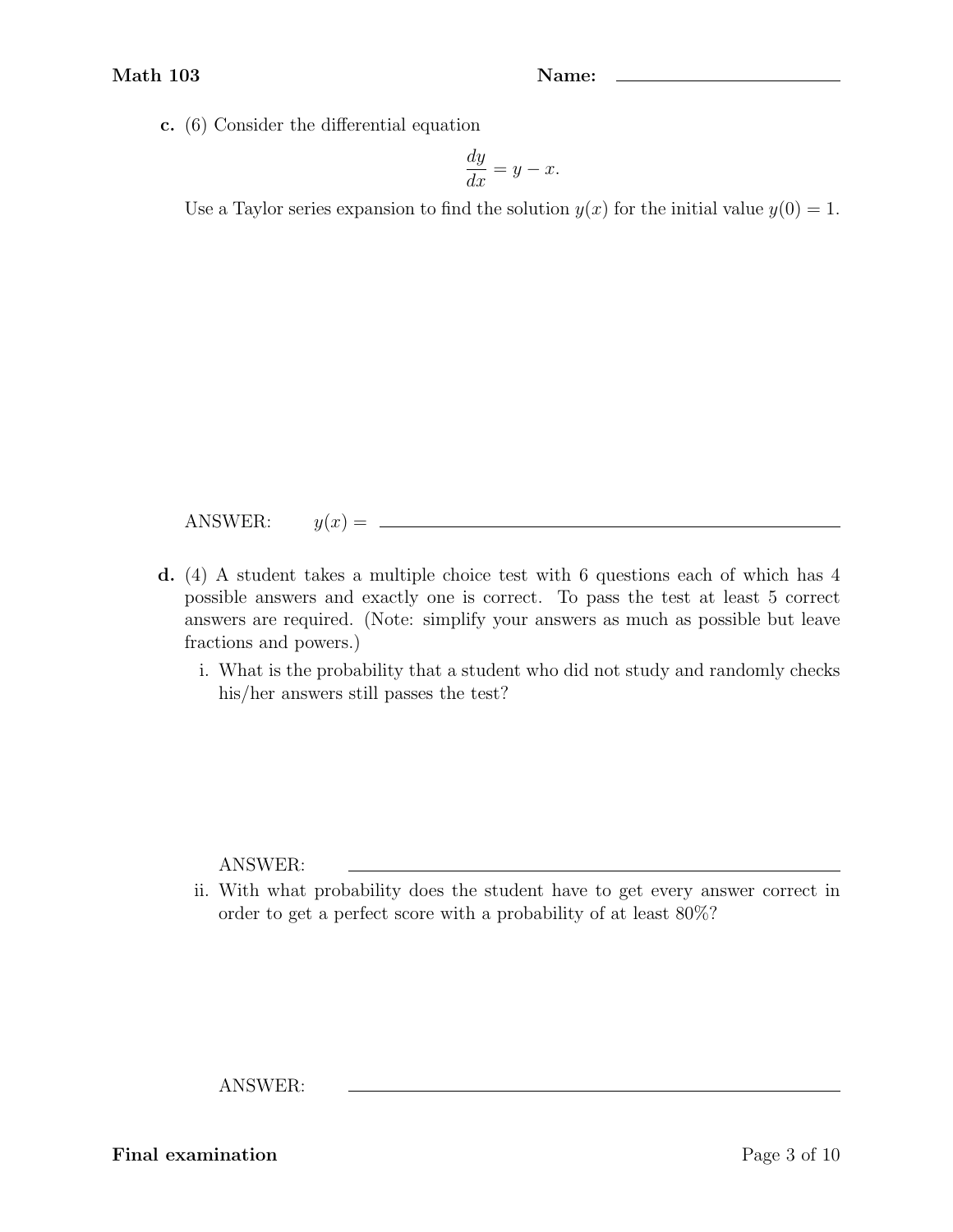- 3. (10 points) Consider the function  $f(x) = x(x 2)(x + 1)$ .
	- a. (3) Sketch the function.



**b.** (7) Find the total, finite area A bounded by  $f(x)$  and the x-axis.

ANSWER:  $A = \_$ 

Final examination Page 4 of 10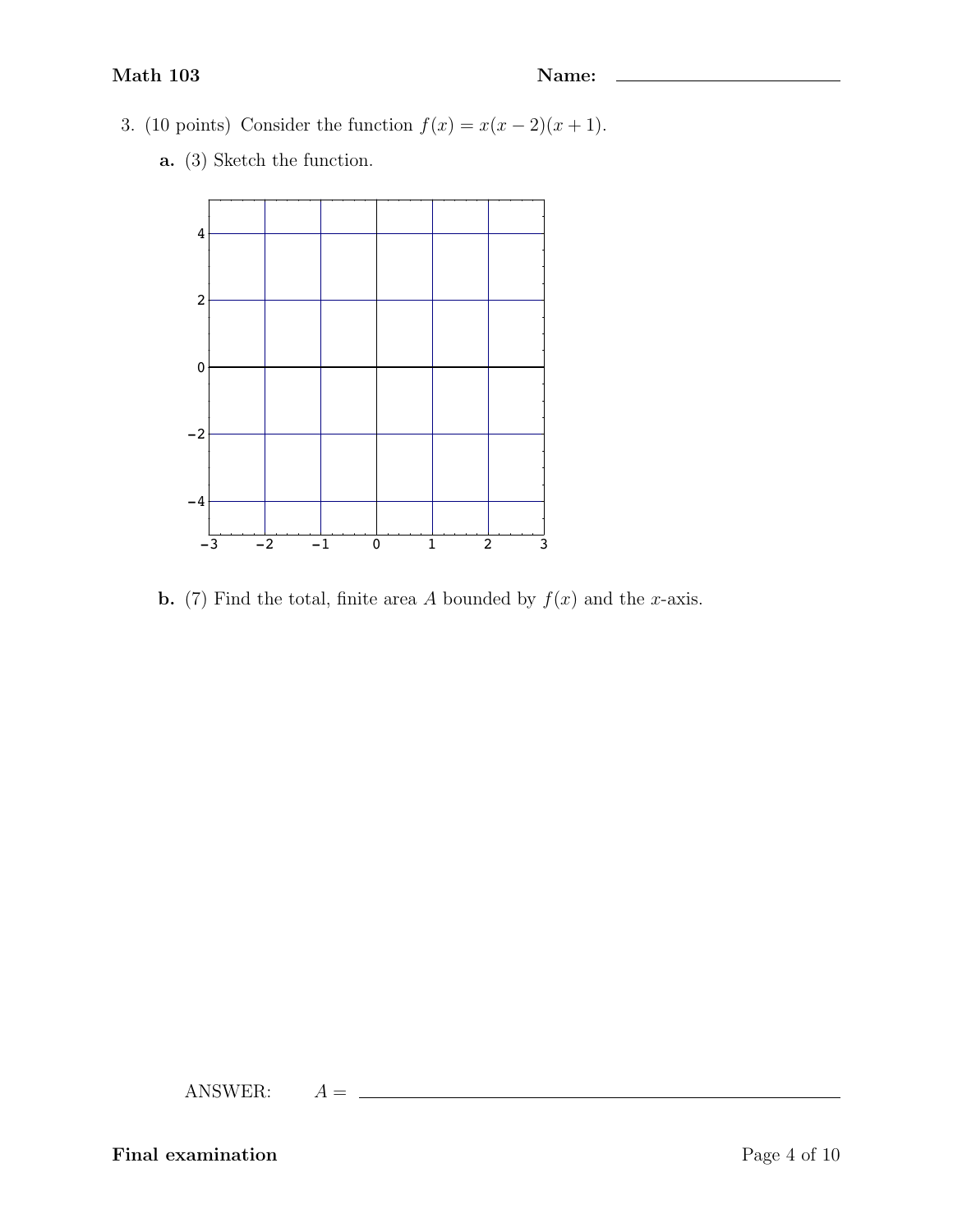- 4. (14 points) Consider the function  $f(x) = e^x$  for  $0 \le x \le 1$ .
	- **a.** (6) Find the volume  $V_1$  of the horn when rotating  $f(x)$  around a horizontal axis at  $y=1$ .

ANSWER: V<sup>1</sup> =

**b.** (8) Find the volume  $V_2$  of the bowl when rotating  $f(x)$  around the y-axis. (Note: for this problem there are two ways to set the relevant integral up - either one is fine. One way involves rewriting  $f(x)$  as  $x = g(y)$ .)

ANSWER: V<sup>2</sup> =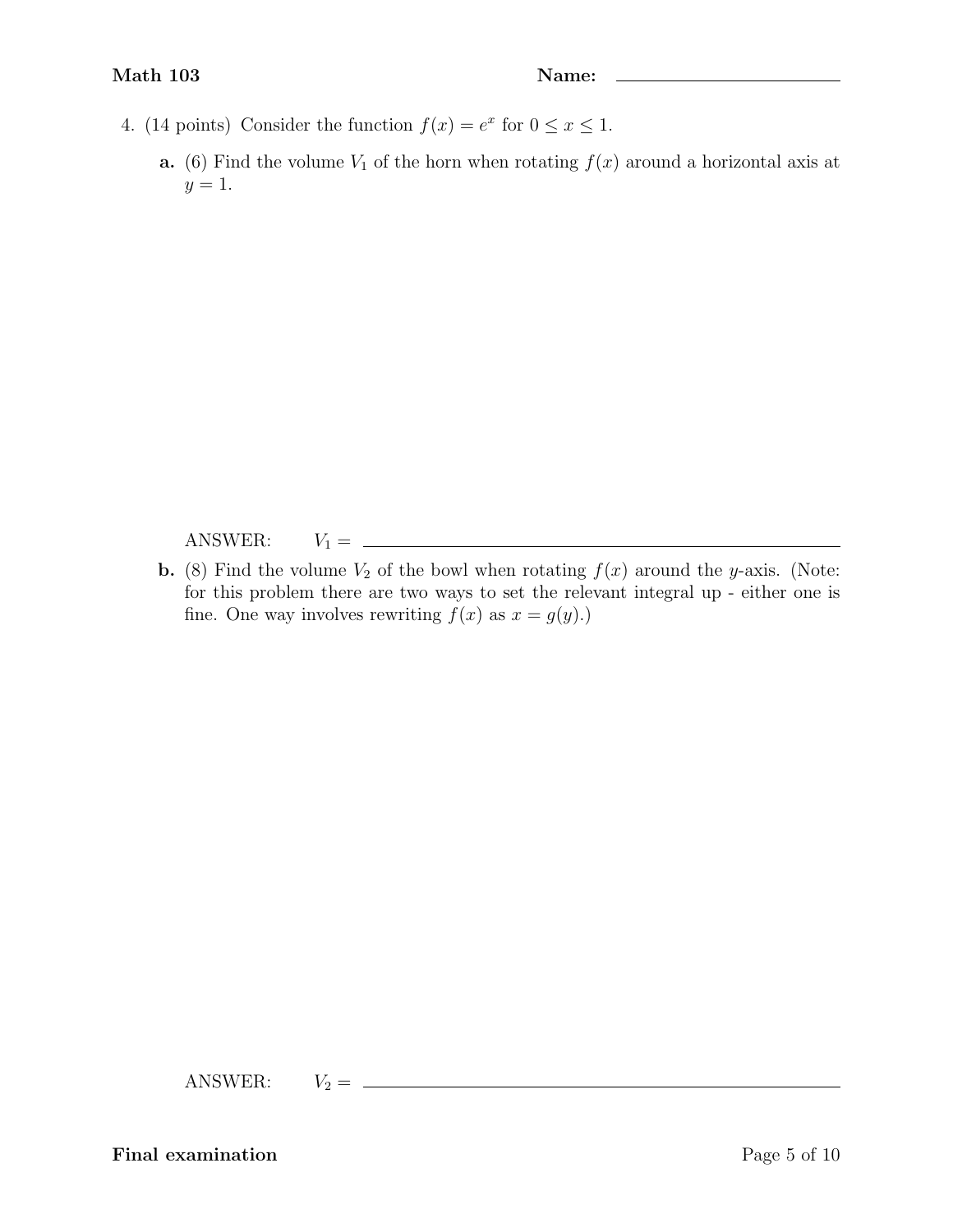- 5. (12 points) In a room two different lightbulbs A and B are installed. According to the packaging, lightbulb A fails before time t with probability  $F_A(t) = 1 - e^{-t}$  (t in months). Lightbulb  $B$  has a probability density function for the failure time given by  $p_B(t) = Ce^{-2t}.$ 
	- a. (2) What is the probability density function for the failure time of lightbulb A?

ANSWER: pA(t) =

**b.** (2) Determine the constant  $C$  of the probability density function for the failure time of lightbulb  $B$ ?

 $ANSWER:$   $C = \_$ 

c. (4) What is the probability that both lightbulbs are still working after  $t$  months?

ANSWER:

d. (4) Which light bulb has the longer expected lifetime? (i.e. longer average time to failure.) Show your reasoning.

ANSWER:

Final examination Page 6 of 10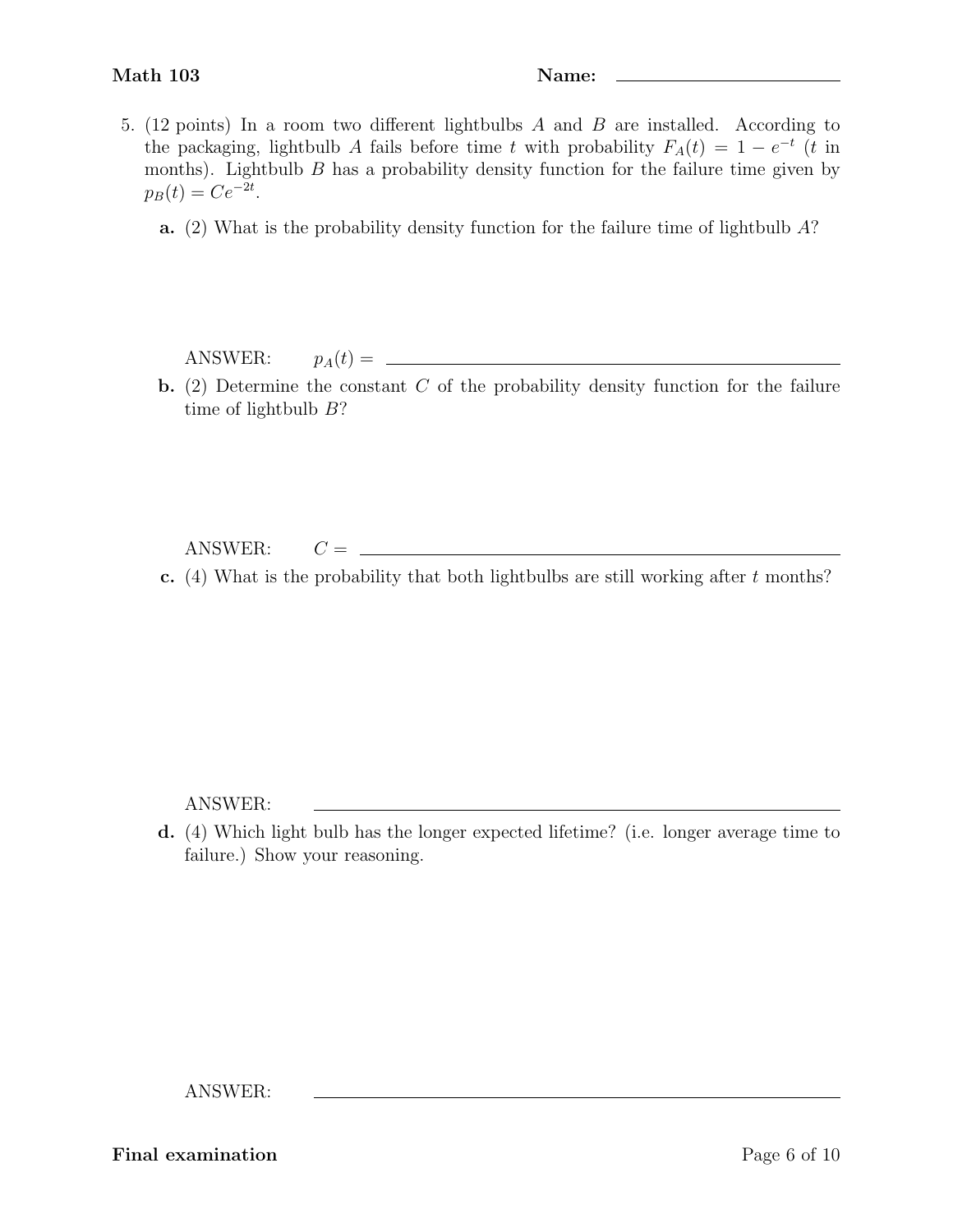#### Math 103 Name: 2012 Name: 2014 Name: 2014 Name: 2014 Name: 2014 Name: 2014 Name: 2014 Name: 2014 Name: 2014 Name: 2014 Name: 2014 Name: 2014 Name: 2014 Name: 2014 Name: 2014 Name: 2014 Name: 2014 Name: 2014 Name: 2014 Name

6. (10 points) Consider the differential equation

$$
\frac{dy}{dx} = (y^2 - 1)x.
$$

<u> 1989 - Johann Stoff, deutscher Stoffen und der Stoffen und der Stoffen und der Stoffen und der Stoffen und der</u>

a. (3) Find the steady state solution(s).

ANSWER:

**b.** (7) Solve for  $y(t)$  given the initial value  $y(0) = 0$ .

ANSWER: y(t) =

Final examination Page 7 of 10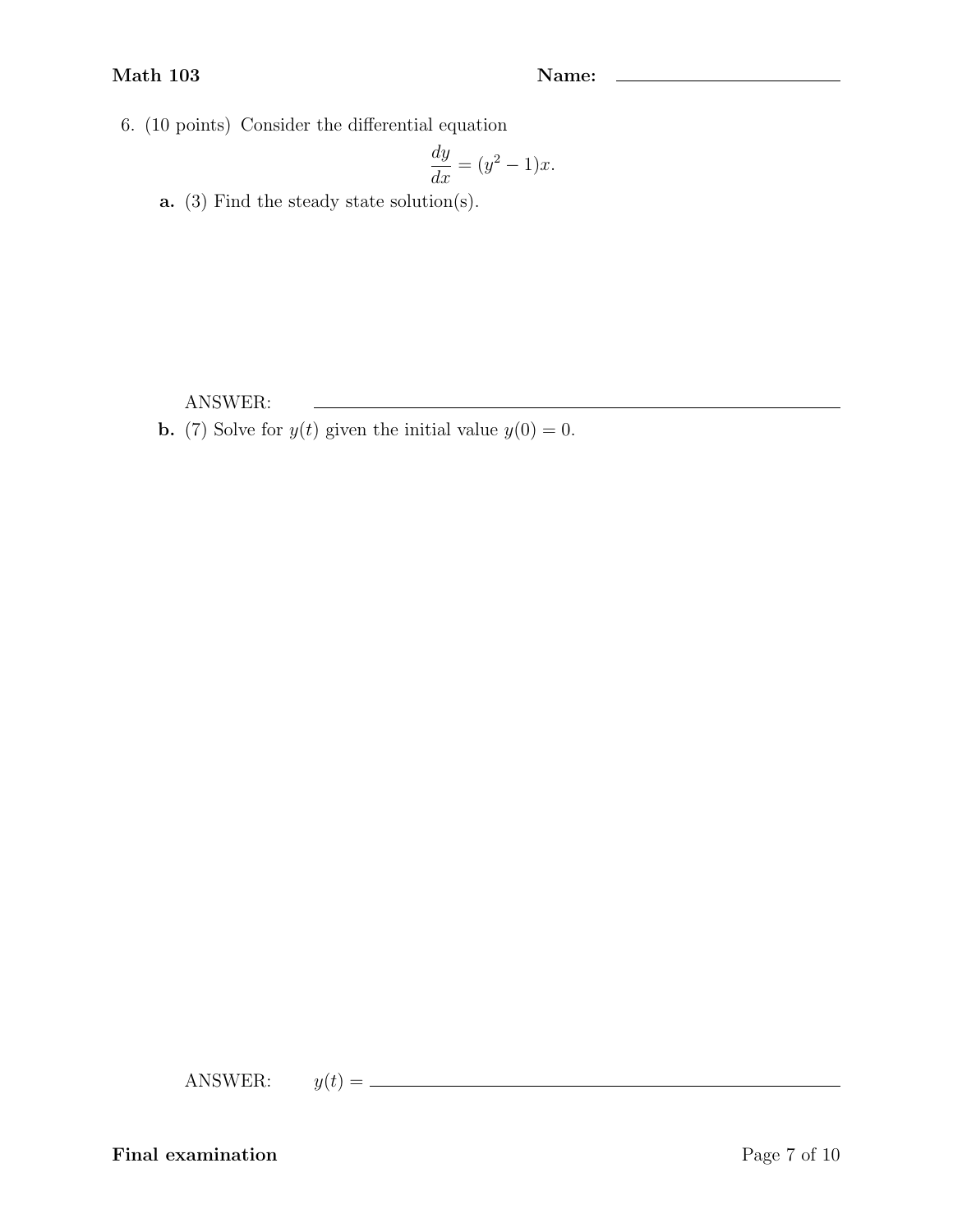- 7. (12 points) Taylor series
	- a. (4) Find the first three non-zero terms of the Taylor series for  $f(x) = \ln(1+x)$  $\text{(around } x = 0).$

#### ANSWER:

**b.** (4) The following definite integral cannot be solved analytically:  $\int_1^1$  $\boldsymbol{0}$  $\sin x$  $\overline{x}$  $dx$ . Approximate the integral based on the first three non-zero terms of the Taylor series  $\text{(around } x = 0).$ (Hint: Taylor series for  $\sin x = x - \frac{x^3}{2!}$  $rac{x^3}{3!} + \frac{x^5}{5!}$  $rac{x^5}{5!} - \frac{x^7}{7!}$  $\frac{x}{7!} + \ldots =$  $\sum_{\infty}^{\infty}$  $(-1)^k \frac{x^{2k+1}}{(2k+1)}$  $\frac{w}{(2k+1)!}$ .)

 $_{k=0}$ 

ANSWER:

c. (4) Find the Taylor series for the function  $f(x) = x \cos x$ . Write your answer in summation notation. (Hint: the Taylor series for  $\sin x$  may be helpful.)

ANSWER:

Final examination Page 8 of 10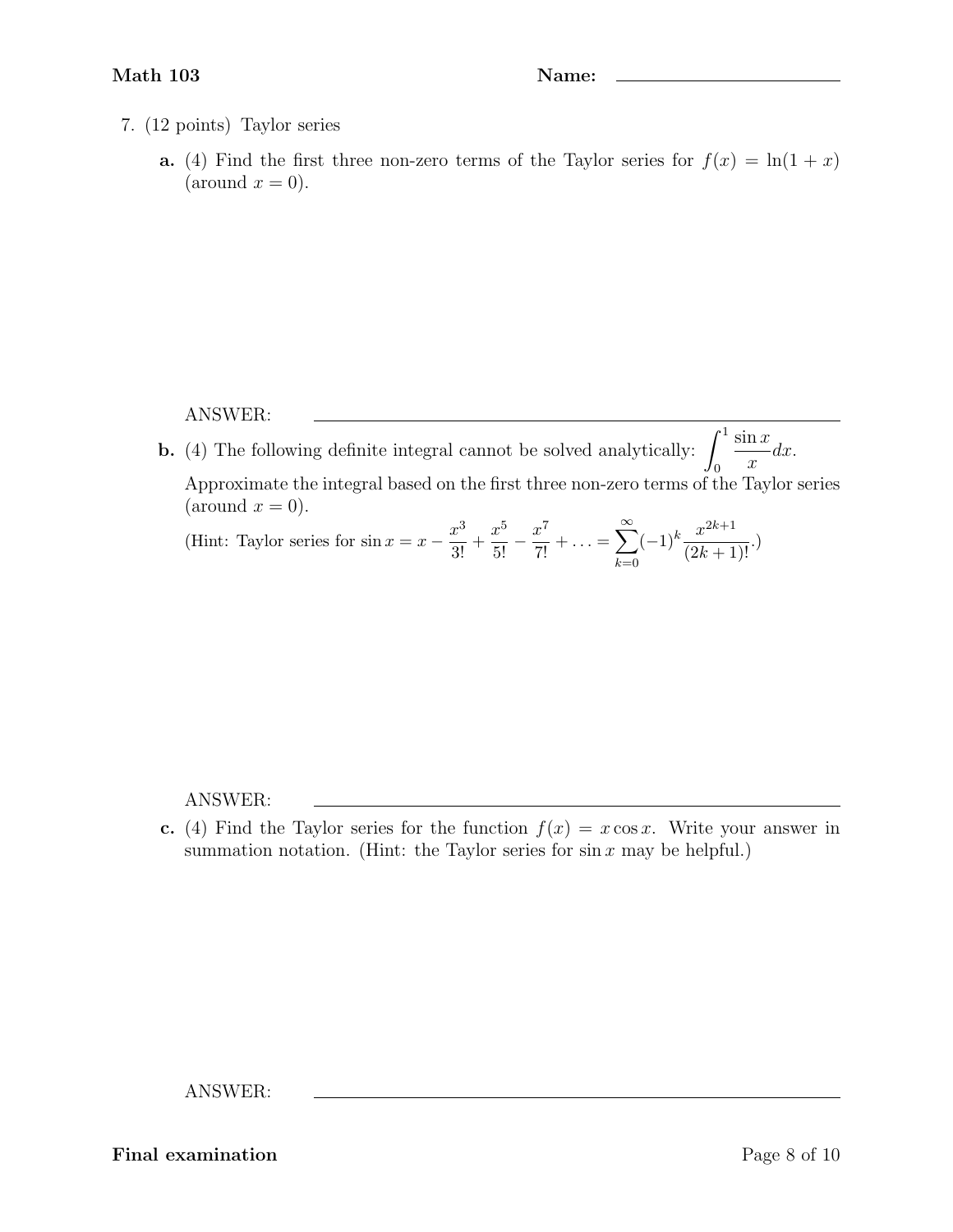8. (10 points) In a lab a bacterial colony is grown in a petri dish. The colony is circular and the area A covered by the colony increases at a rate proportional to its circumference  $C$  (because of the high nutrient concentration in the surrounding area):

$$
\frac{dA}{dt} = k \cdot C.
$$

One day  $(t = 0)$  the colony was observed to cover an area of 1  $\lfloor mm^2 \rfloor$ . The next day the colony had grown to cover  $2 \, [mm^2]$ . What area does the colony cover after T days? (Assume that the petri dish is large enough such that the colony never reaches the boundary.)

ANSWER:  $A(T) = \underline{\qquad}$ 

Final examination Page 9 of 10